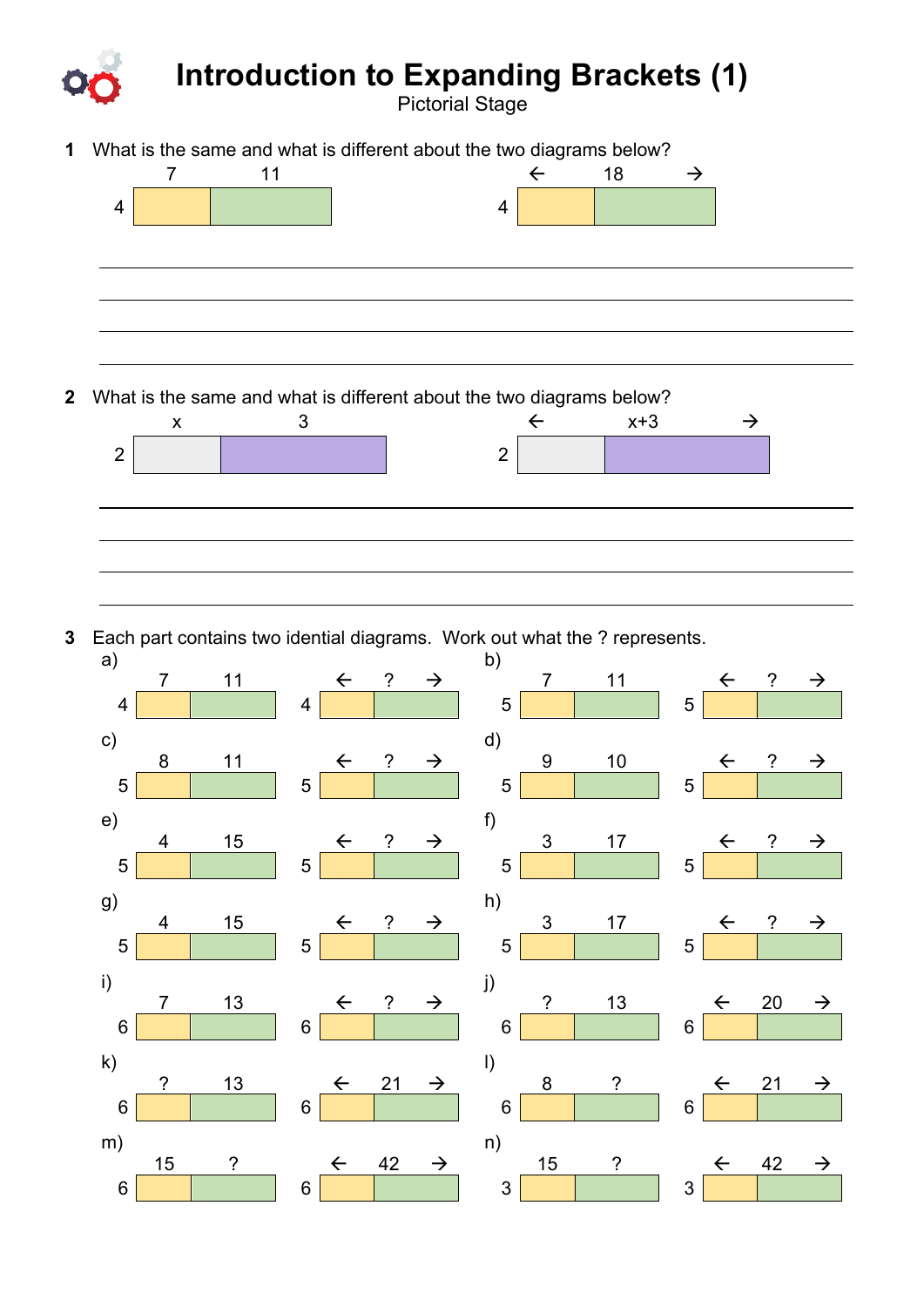**4** Each part contains two idential diagrams. Work out what the ? or \_\_ represents. This may be either be a numerical value or a variable or a combination of the two.



**5** What is the relationship between the total areas of each pair of shapes in questions **3** and **4**?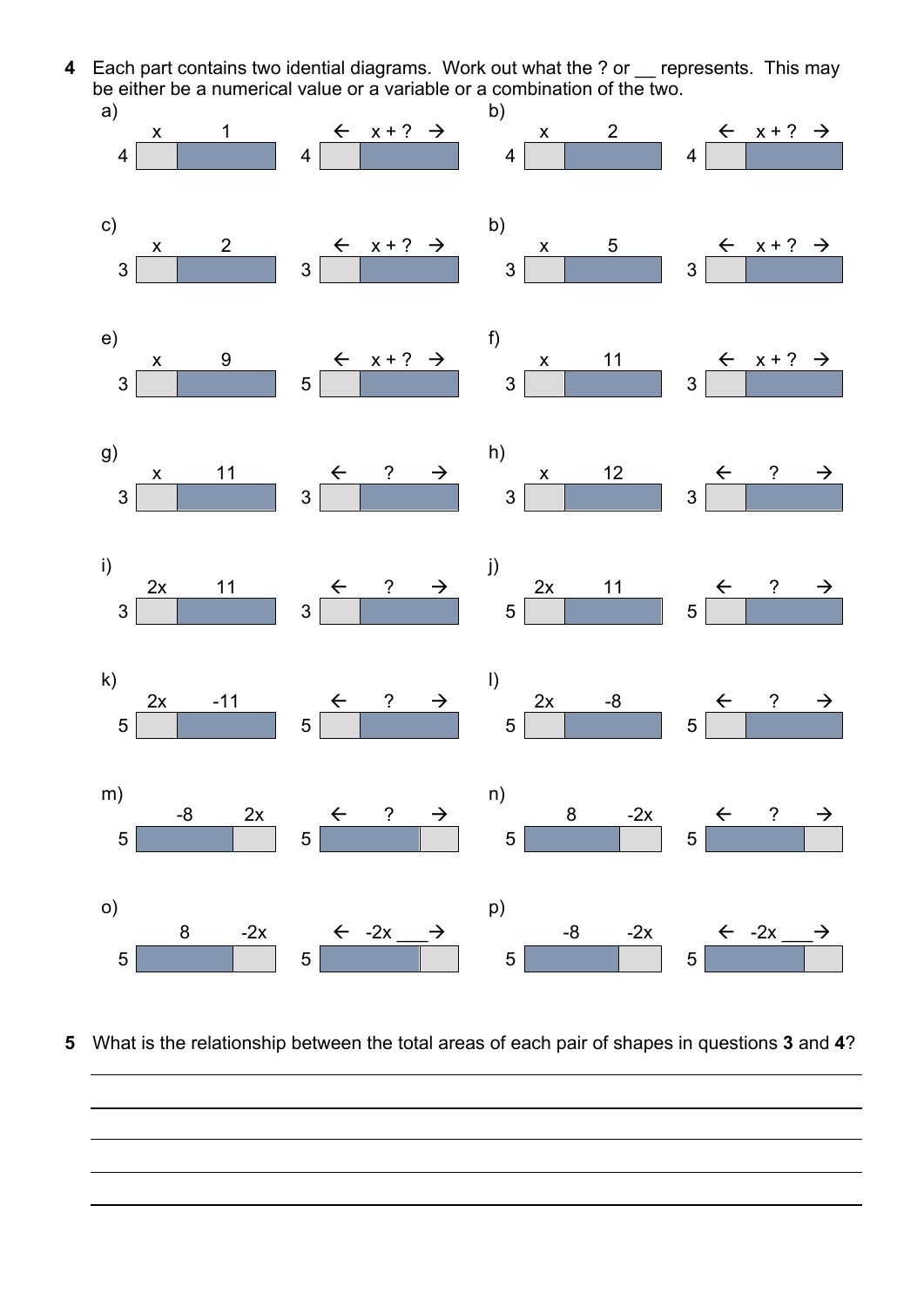6 Write two equal expressions to represent the total areas of each pair of shapes in question 4.<br>An example has been done for you.



Working out space for Q6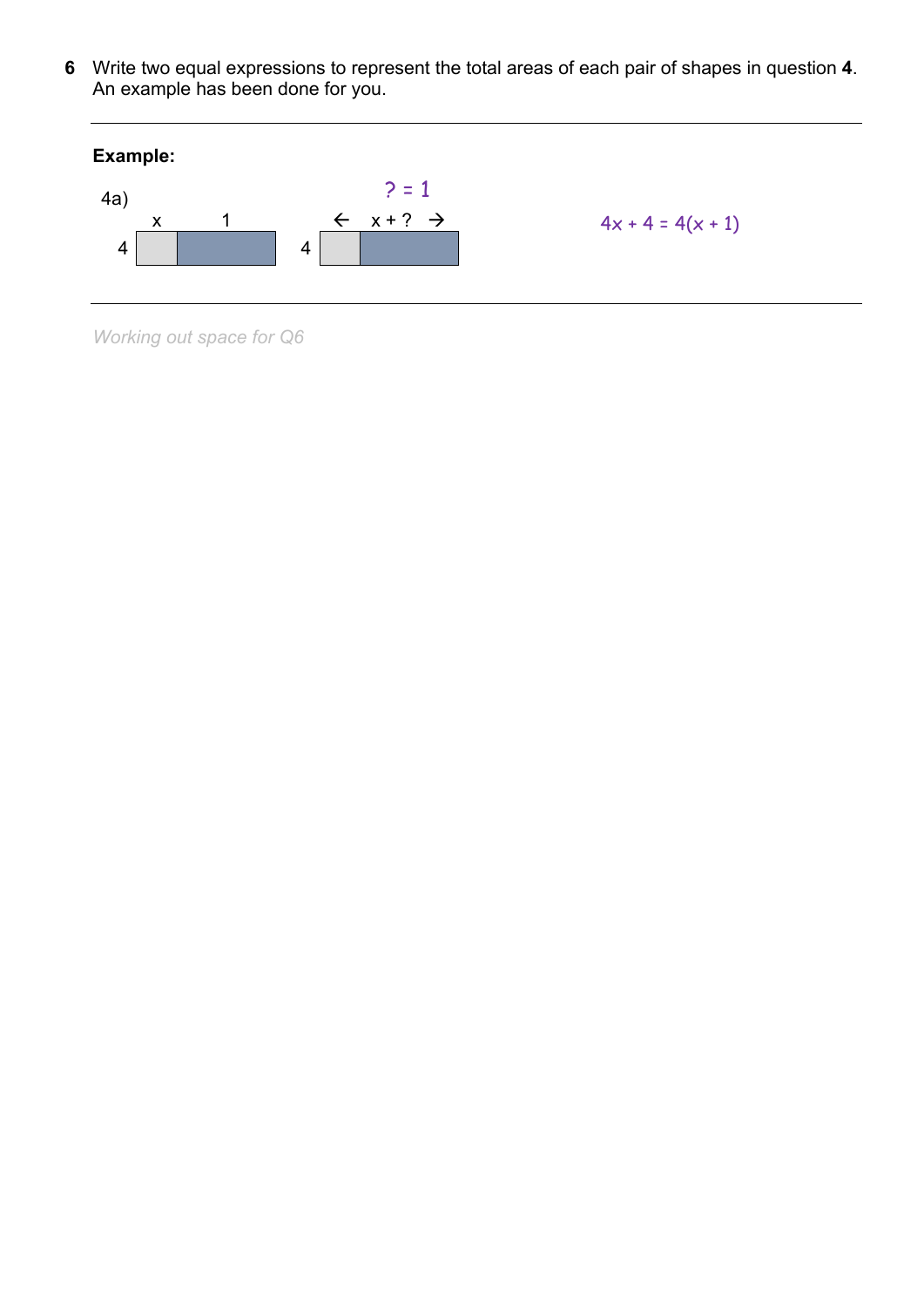## **Introduction to Expanding Brackets (2)**

Pictorial Stage

2

a) Work out the areas of the two rectangles below

**1**

b) Work out the total area of the shape below



c) What do you notice about your answers to parts a) and b)?



d) This rectangle is identical to the other two. What is the length marked with a §? Explain your answer.

§

**2** Using the grids provided, calculate each of the following

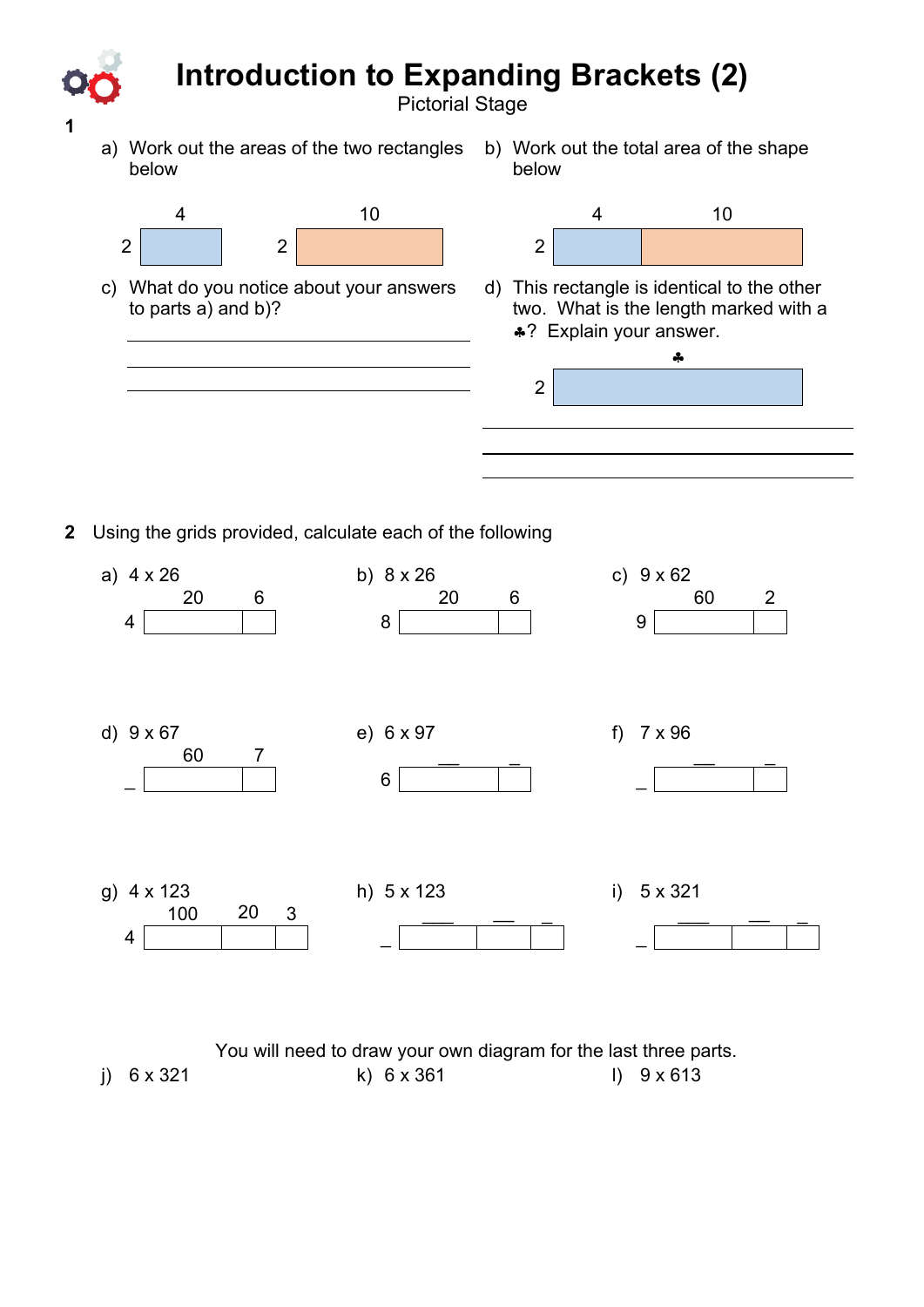**3** With the help of a diagram, write a couple of sentences to explain how to calculate 7 x 532.